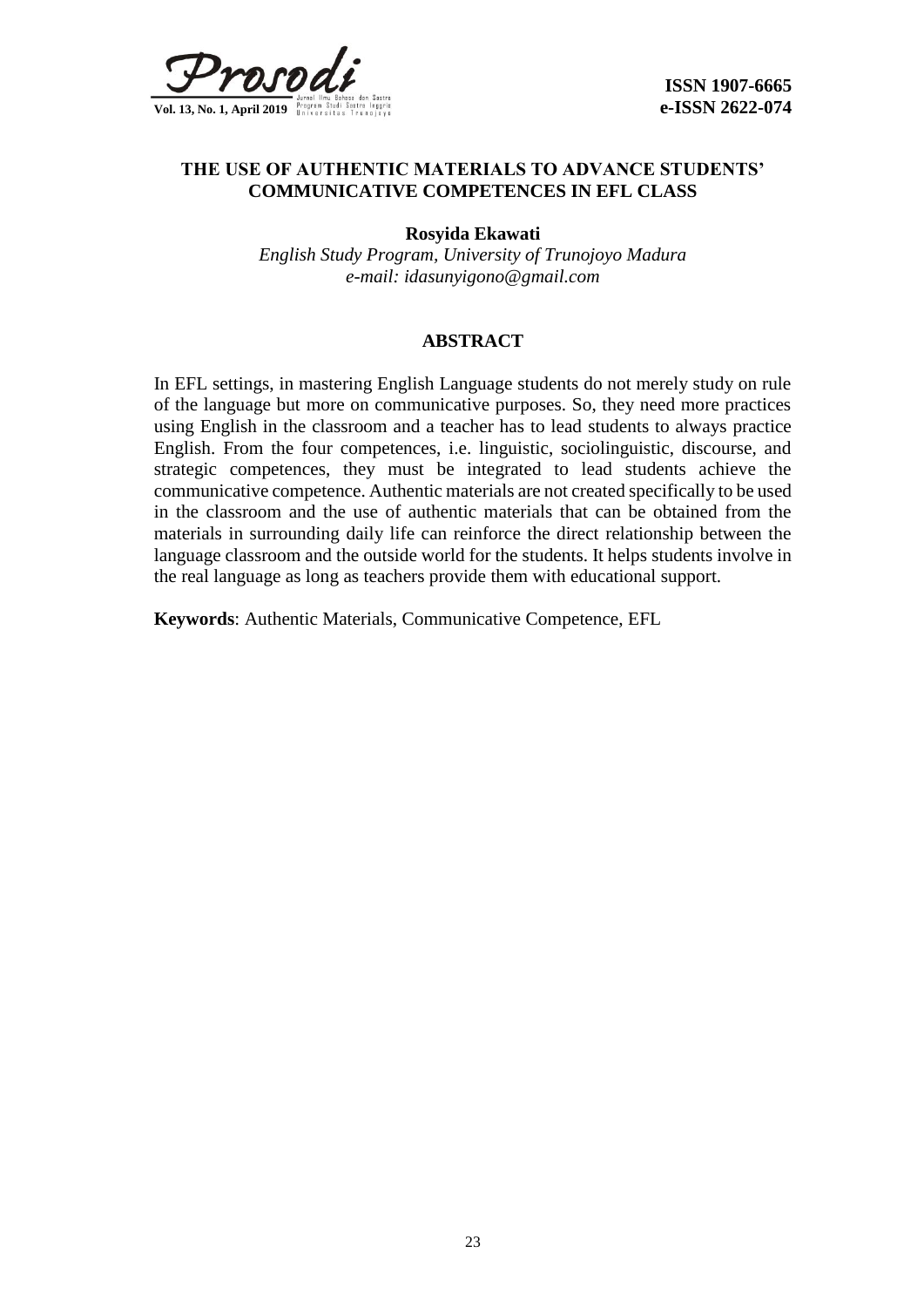# **INTRODUCTION**

Teaching and learning in the framework of English as Foreign Language (EFL) should help students to be competent to use of the language. EFL students have also to be able to develop their language skills that are unfamiliar with their native language (Celce-Murcia, 2005). Furthermore, EFL students in mastering English Language are not merely studying rule of the language but more on communicative purposes. So, EFL students need lots of practices using English in the classroom and a teacher has to lead students to always practice English. Teachers never lead the students to believe that English is a set of rules and words to memorize (Oxford University Press ELT, 2011).

In connection with these objectives, Widdowson (1990) stated that the communicative approach is one of the approaches that can be used and has clearly substituted more traditional methods in the teaching of English as Foreign Language, namely the so-called Grammar-Translation method. Moreover, Oxford (2001) cited by Shomoossi and Ketabi (2007) stated some teaching practices such as multiple intelligences, cooperative learning, task-based learning, and content-based learning try to lead to authentic interaction in classroom.

Beside the use of method or approach in EFL teaching, one of the most essential tools in EFL teaching and learning is the materials used during the classroom activities (Pietila, 2009). The materials can have a significant effect on the language learners' motivation, learning process and desire to learn more. In other words, teaching materials are the key component in most language class. Whether the teacher uses a textbook, institutionally prepared materials, or his or her own materials, instructional materials generally serve as the basis for much of language input learners receive and the language practice that occurs in the classroom.

Then, the materials can also be created from the learners' point of view since they are the ones who get benefit from the materials. One of the materials supported the benefit of the students is authentic materials. Interest in authentic materials has a history as long as 1890s and it is believed that natural texts do justice to every feature of the language, while artificial materials include repetition of certain grammatical constructions, certain elements of the vocabulary, certain combinations of words to the almost total exclusion of others which are equally, or perhaps even more essential (Gilmore, 2004). Moreover, Richards (2001) referring to the facilitating role of authentic materials believes that communication which takes place in the class must simulate as much as possible the communication observable in the real world.

The reappearance of authenticity according to Gilmore (2004) refers back to the discussion raised by Chomsky (1965) and Hymes (1972) remarked that communicative competence does not only comprise the knowledge of the language but the need for contextualized communication. The climax of this view was seen in communicative language teaching. Moss (2005) also stated that with Communicative Language Teaching, instructional emphasis shifted from grammar translation, memorization of dialogues, and drills and practice of structural patterns to using language in real-life contexts for meaningful purposes that demands authentic use of language and materials as well, which means people interacting with other people.

Moreover, how to make students' interact and speak or in other words how to advance students' communicative competences are beneficial seemingly rely on the approach or method and as well materials the teachers use during classroom's activities.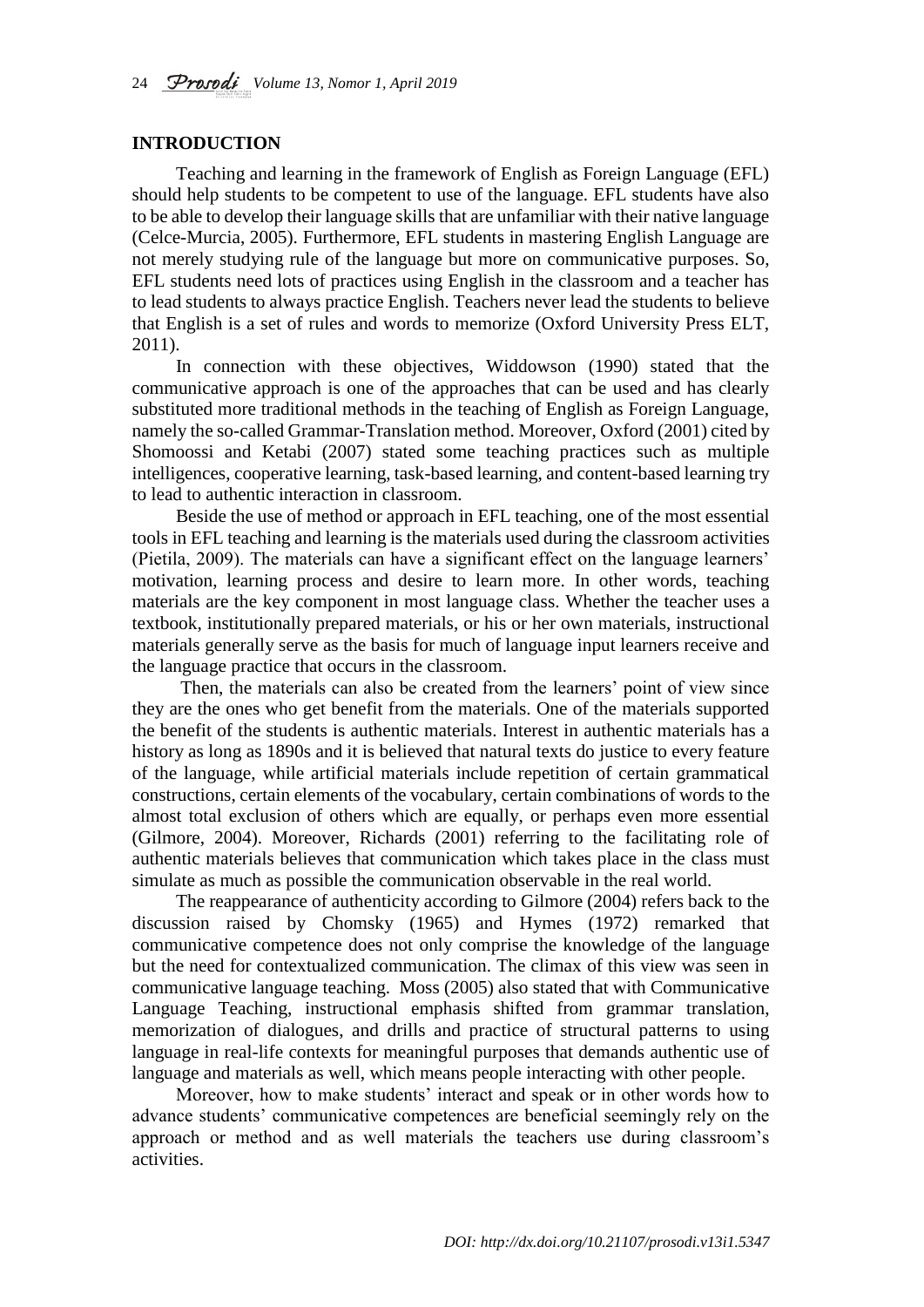### **COMMUNICATIVE COMPETENCE**

The idea of communicative competence first appears as a critic of Chomsky's linguistic theory (Acar, 2005). He states linguistic theory is concerned primarily with an ideal speaker-hearer, in a completely homogeneous speech community, who knows its language perfectly and is unaffected by such grammatically irrelevant conditions as memory limitations, distractions, shifts of attention and interest, errors (random or characteristic) in applying his knowledge of the language in actual performance.

Communicative competence is seen as an aspect of what from another angle may be called the ethnography of symbolic forms, the study of the variety of genres, narration, dance, drama, song, instrumental music, visual art, that interrelate with speech in the communicative life of a society and in terms of which the relative importance and meaning of speech and language must be assessed (Hymes, 1972). Communicative competence is made up of four competence areas: linguistic, sociolinguistic, discourse, and strategic.

Celce-Murcia (1995) elaborated Canale & Swain's (1980) idea on communicative competence. It is the comprehensive model of communicative competence which was intended to serve both instructional and assessment purposes. This model posited four components of communicative competences. They are linguistic, sociolinguistic, discourse, and strategic competences.

Linguistic competence is knowing how to use the grammar, syntax, and vocabulary of a language. Linguistic competence asks: What words do I use? How do I put them into phrases and sentences?

Sociolinguistic competence is knowing how to use and respond to language appropriately, given the setting, the topic, and the relationships among the people communicating. Sociolinguistic competence asks: Which words and phrases fit this setting and this topic? How can I express a specific attitude (courtesy, authority, friendliness, respect) when I need to? How do I know what attitude another person is expressing?

Discourse competence is knowing how to interpret the larger context and how to construct longer stretches of language so that the parts make up a coherent whole. Discourse competence asks: How are words, phrases and sentences put together to create conversations, speeches, email messages, newspaper articles?

Strategic competence is knowing how to recognize and repair communication breakdowns, how to work around gaps in one's knowledge of the language, and how to learn more about the language and in the context. Strategic competence asks: How do I know when I've misunderstood or when someone has misunderstood me? What do I say then? How can I express my ideas if I don't know the name of something or the right verb form to use?

These competences do not need to be taught in separate activities, but it can be conducted in one activity with a certain topic. During the interaction in the classroom, students are encouraged to acquire and find strategies to advance these kinds of competences. The teacher facilitates and advocates the students whenever they got stuck during the classroom activities.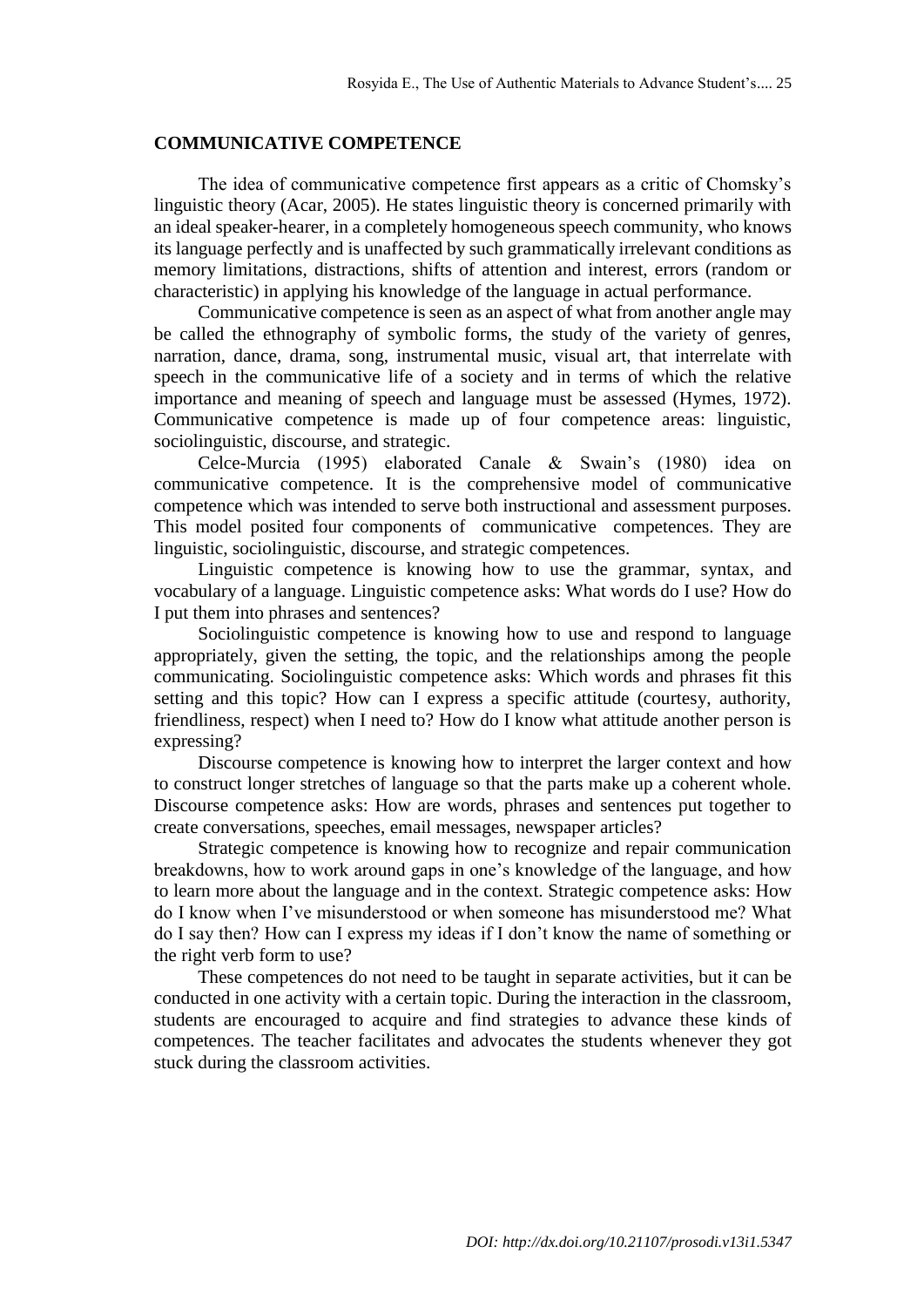# **AUTHENTIC MATERIALS**

Harmer (1991) defined authentic texts as materials which are designed for native speakers; they are real texts; designed not for language students, but for the speakers of the language. Furthermore, Nunan (1999) elaborated that authentic materials as spoken or written language data that has been produced in the course of genuine communication, and not specifically written for purposes of language teaching. In short, authentic materials are materials that we can use with the students in the classroom and that have not been changed in any way for ESL students (Sanderson, 1999). So, authentic materials are not created specifically to be used in the classroom.

# **SOURCES OF AUTHENTIC MATERIALS**

There are a lot of sources of authentic materials for EFL classroom activities. According to Gebhard (1996), authentic materials can be classified into three categories.

- 1. Authentic listening/viewing materials: TV commercials, quiz shows, cartoons, news clips, comedy shows, movies, soap operas, professionally audio-taped short stories and novels, radio ads, songs, documentaries, and sales pitches.
- 2. Authentic visual materials: slides, photographs, paintings, children's artwork, stickfigure drawings, wordless street signs, silhouettes, pictures from magazine, ink blots, postcard pictures, wordless picture books, stamps, and X-rays.
- 3. Authentic printed materials: newspaper articles, movie advertisements, astrology columns, sports reports, obituary columns, advice columns, lyrics to songs, restaurant menus, street signs, cereal boxes, candy wrappers, tourist information brochures, university catalogs, telephone books, maps, TV guides, comic books, greeting cards, grocery coupons, pins with messages, and bus schedules.

# **BENEFITS OF AUTHENTIC MATERIALS**

There is a general agreement among foreign/second language instructors that authentic language input can be utilized in second language learning. According to scholars (Gilmore, 2007; Martinez, 2002; Nunan, 1999; among others), there are many advantages associated with authentic language materials which make these materials pedagogically valuable sources of great amount of exposure to the target language.

With regards to this, Martinez (2002) provided a number of sound advantages for incorporating authentic language materials for language teaching. An initial advantage is that authentic language materials provide a wide range of language change of the target language. For example, through listening to authentic songs and stories in the target language, language learners will be able to hear dialectal differences of various countries that speak the target language (Martinez, 2002). These dialectal variations from one target language speaking country to the next can be used for a class discussion. Brinton (1991) underscored the point that authentic materials from media can reinforce the direct relationship between the language classroom and the outside world for the students.

Melvin and Stout (1987) found an overall increased motivation to learn in the students when they use authentic language materials for the study of culture. As the language learners gained more confidence working directly with authentic materials, they also reported an increased understanding of the practical benefits of being able to use the language in real world scenarios. They went on to state that authentic language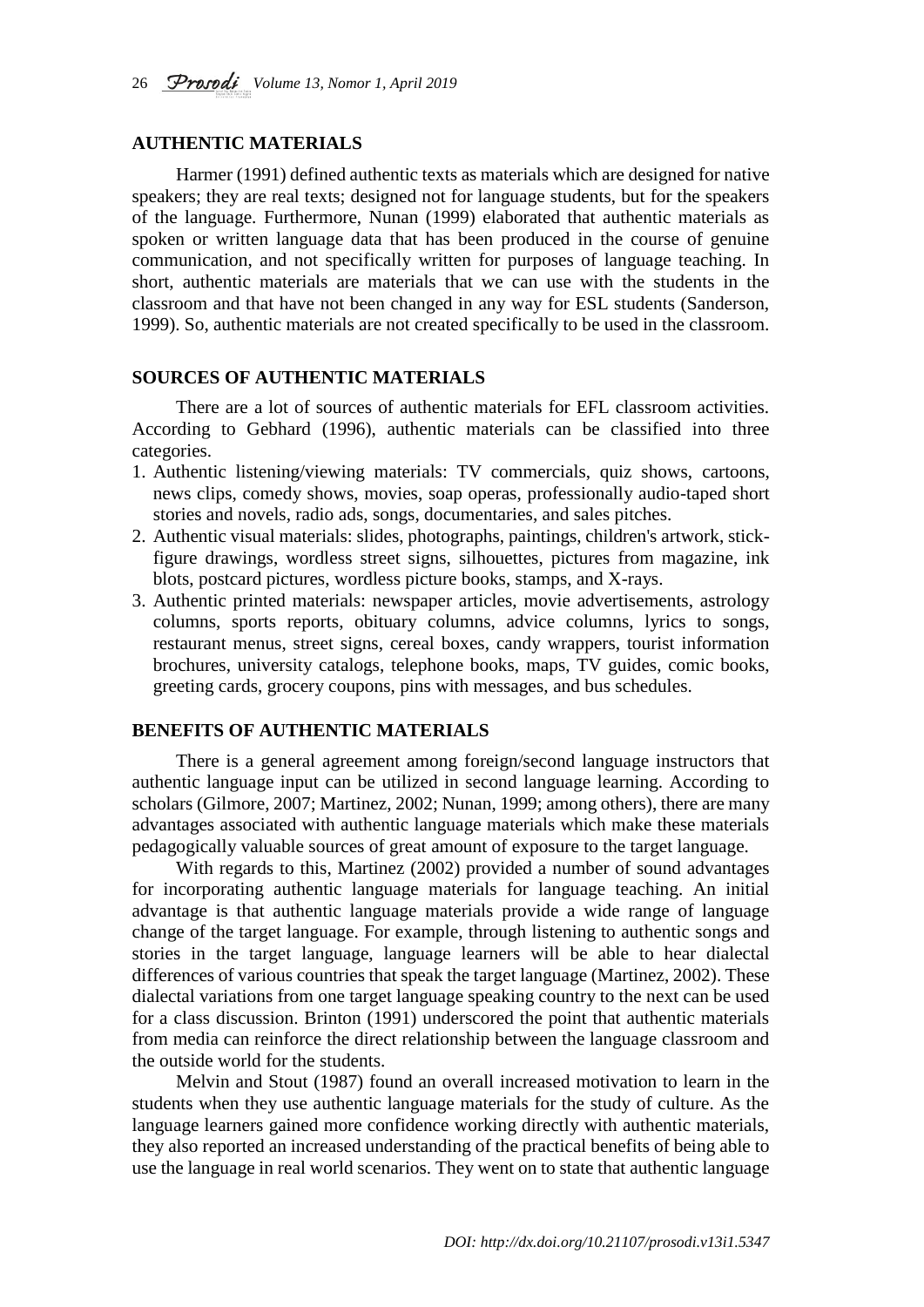input would be helpful for language learners to practice skills they might need outside the classroom and learn about cultures on their own. In relation to the motivating aspect of authentic materials, Nunan (1999) and Gilmore (2007) acknowledged that it is essential for language learners to have exposure to various kinds of authentic language material because it helps to motivate them by bringing the content and the subject matter to life. Moreover, it enables them to make the important connections between the classroom world and the real world outside the classroom setting.

Tamo (2009) also found that in using authentic materials in the classroom is significant for many reasons. Some of them are: a)students are exposed to real discourse, as in videos of interviews with famous people where intermediate students listen for gist. They provide exposure to real language, b) authentic materials have a positive effect on learner motivation, c) authentic materials keep students informed about what is happening in the world, so they have an intrinsic educational value. As teachers, we are educators working within the school system, so education and general development are part of our responsibilities, d) textbooks often do not include incidental or improper English, e) authentic materials can produce a sense of achievement.

However, there are disadvantages to using authentic materials in their raw form without adaptation or support. Some of them are: a) authentic materials may be too culturally biased or too difficult to understand outside the language community thereby making them inaccessible to beginners or elementary learners, b) authentic materials may contain items, particularly vocabulary, which are of low frequency and of peripheral use to the learner and may never be encountered again, c) authentic targetlanguage materials are not readily available, obtaining them can be time consuming and frustrating.

# **SELECTING AND USING AUTHENTIC MATERIALS**

In selecting authentic materials used in EFL classroom, the teacher must consider and exploit the materials to maximise their benefit to students. According to Robert (2012), some considerations in selecting the authentic materials are: (a) relevance and interest, (b) cultural appropriateness, (c) linguistic and cognitive demands of the text, and (d) practical considerations.

Meanwhile, Thompson (1997) and Cook (1981) also proposed that there are some points to be considered in selecting authentic materials. The points are interest, background knowledge, language, and text organization. Materials for audio and video need special considerations for the quality of sound, number of speakers, topic, duration, and also supporting visual.

Furthermore,Bureau of Educational and Cultural Affairs, U.S. Department of State provides some guidelines for choosing authentic materials (2010). The materials are appropriate for the learner age group in terms of interest and level of language proficiency. The materials contain examples of the point of the lesson, illustrating authentic use of the language points. The materials are in a style of English learners are most likely to hear and use. For example, listening texts can include any of the various forms of native speaker English and/or examples of native and non-native English that are likely to be used in the learners' environment. Materials are available locally, on the Internet, or have been collected by the teacher. The materials are of good quality, whether print, sound, pictures, or other graphics. The materials can be used in the classroom for authentic-like tasks or activities.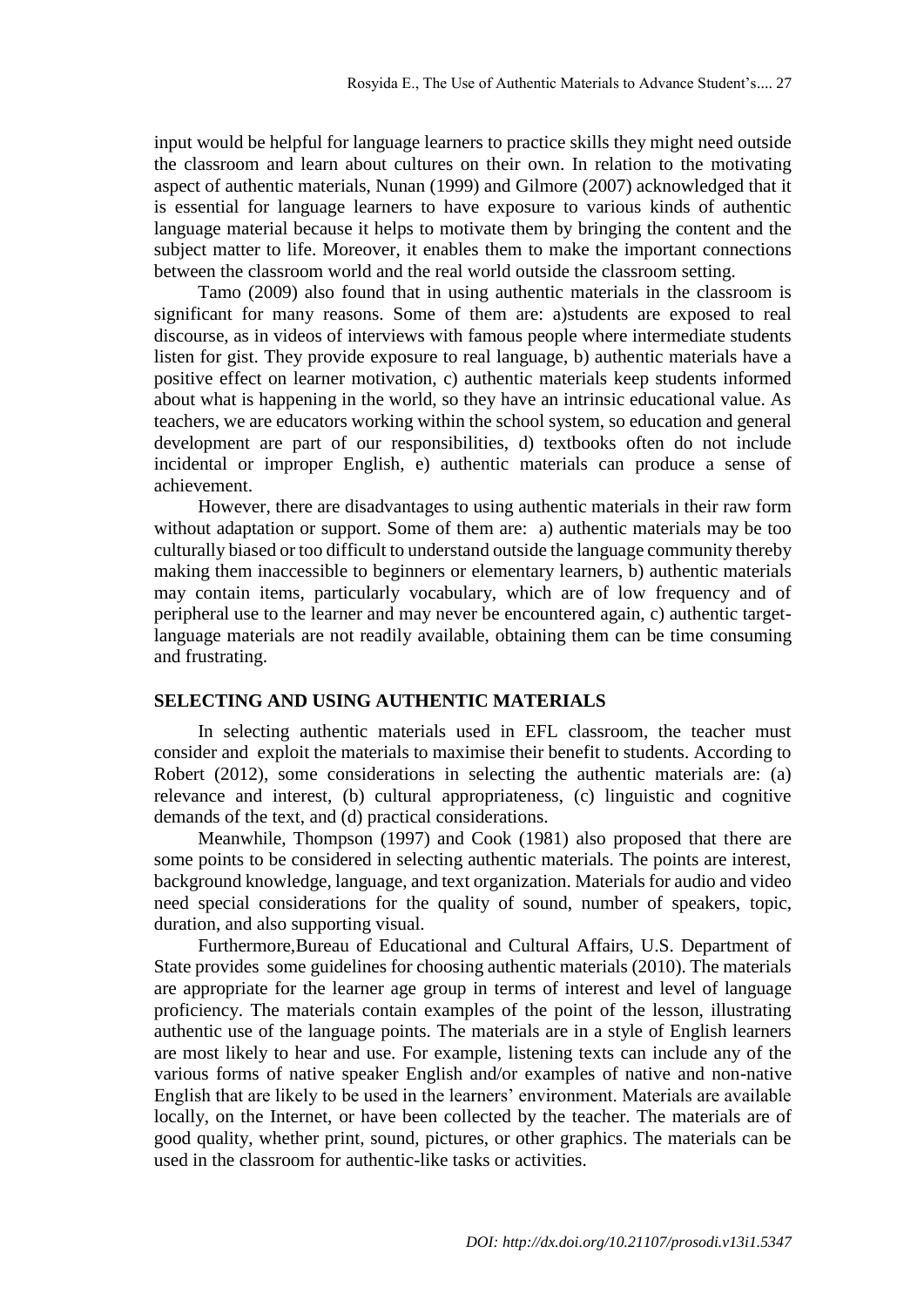Meanwhile, in using authentic materials, for the basic principles of receptive skill lesson development, the teacher should consider to not necessarily simplify the text, but simplify the tasks and then design a hierarchy of tasks for pre-activities, global activities, specific information activities, linguistic activities, and post activities (Thompson, 1997).

In addition, the teacher should not 'mutilate' the text and willfully simplify it to the extent that the language is no longer authentic. Instead, learners should be taught strategies of how to deal with authentic texts and understanding the gist of such texts, e.g. by inferring the meaning of unknown words using the context or knowledge of their mother tongue (if the words are similar). This guideline again implies that the choice of textbooks is of extreme importance to ensure that learners do not learn using texts that are outdated and no longer of relevance in today's world.

As for the authentic materials have many advantages compared to inauthentic materials, however, it does not mean that choosing and using appropriate authentic materials in EFL class can really improve students communicative competence. The most important thing is what kinds of methods are adapted to utilize these materials. As for the question of utilizing, different people have different opinions.

According to many researchers the following ways of using authentic materials are effective.

### **A. Integrating Target Culture with Language Teaching**

Language and culture are closely related with each other. Language is a part of culture and plays an important role in it. On one hand, without language, culture cannot be transmitted. On the other hand, language is influenced and shaped by culture. Language and culture interact with each other and the understanding of one influences the understanding of the other.

In the teaching of English as foreign language, we can find that the materials, especially authentic materials, often have much cultural content that is closely related to the knowledge of American and British culture, society, and economy. If students lack this kind of knowledge, there will be difficulties in their ability. Maybe many of us have this experience: when we are listening or reading to something familiar to us, whatever is concerned, we usually find it easy to understand. Even if there are some new words, we are able to guess their meanings from the context. However, if the materials are unfamiliar to us, or too culturally based, we may feel very difficult. Even if there are no new words in the materials, we can only get the literal meaning. We do not understand the meaning in depth, because of the lack of cultural information. For instance, here is a sentence from a report, "The path to November is uphill all the way." November literally means "the eleventh month of the year". But here it refers to the presidential election to be held in November. Another example is "red-letter-days" which is a simple phrase and easy to hear, meaning holidays such as Christmas and other special days. Without teachers' explanation, students are usually unable to understand them. In order to solve the problems in this respect, teachers are suggested to pay attention to culture teaching in class. The ways to introduce such barriers can be as follows: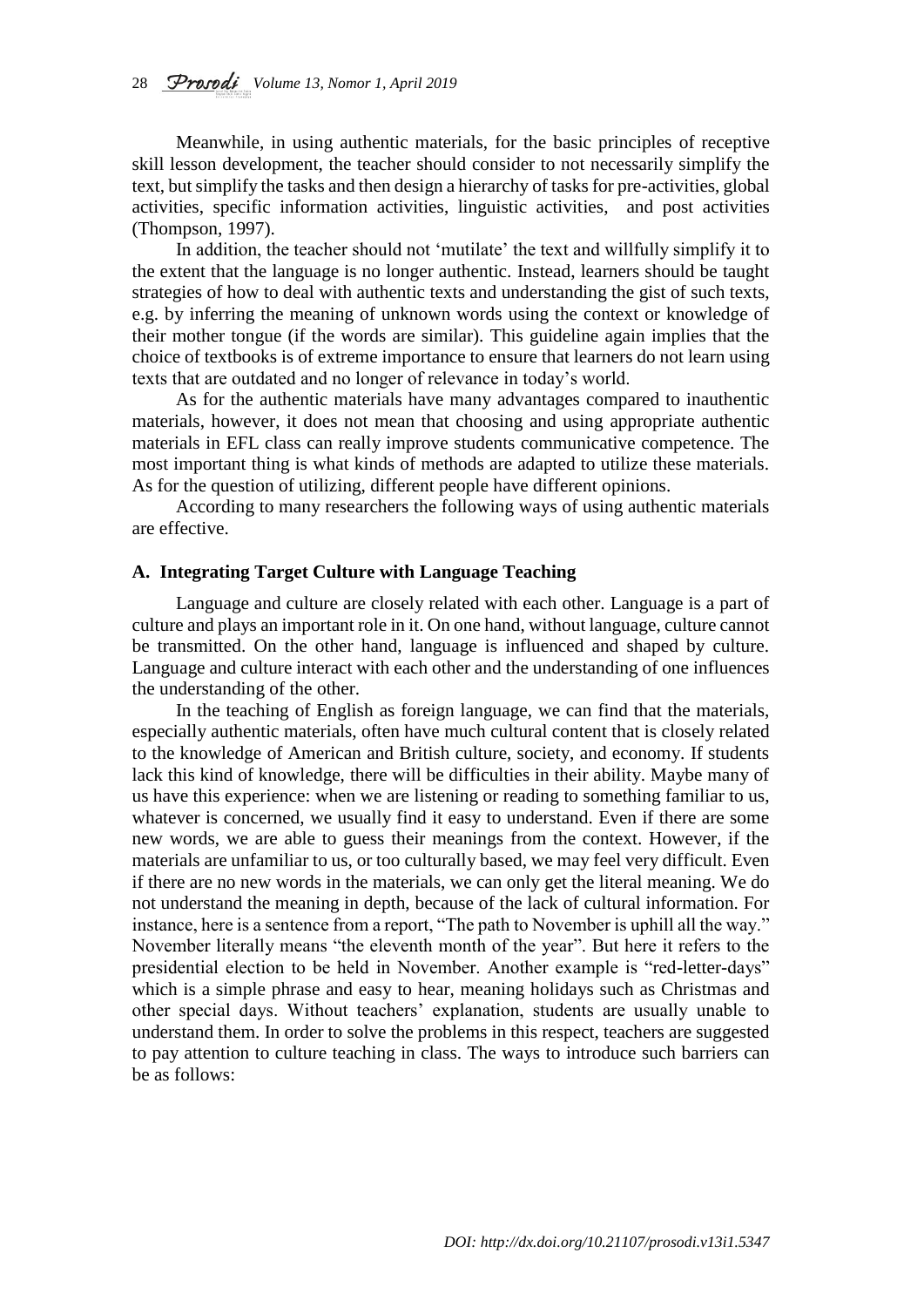# **1. Introducing background knowledge**

Some authentic materials are too culturally based, thus not easy for students to understand. It is better for teachers to introduce some background information before starting the class activities. For example, if what the students are going to discuss is a piece of BBC or VOA news, the teacher had better explain the names of countries, places, people's names and ages etc. appeared in the news, which are a little difficult for second language learners. If the materials are on western customs, the possible way for the teacher is to ask students to search the relevant information in advance and then share what they have found with the whole class. If teachers prepare original English films for students, so it is wise for them to introduce the characters, the settings, and the general plot and tell students how to watch these original films. In this way, students may feel easier to understand the authentic listening materials.

## **2. Explaining idioms**

Idioms are important in any language and culture. They are often hard to understand and hard to use appropriately. It is usually impossible to understand them without the context. Some English idioms have meanings much far more than the literal meanings. Authentic materials are likely to contain many idioms, especially in films. The teacher should explain the idioms and ask students to accumulate them. Students can benefit from this in the long run.

#### **3. Encouraging students' self-learning**

Time in class is limited. Teachers' teaching is just one of the learning resources for the students. Teachers should raise students' cultural awareness, and encourage them to learn the target culture by themselves. Here is a long term plan of culture learning: the teacher asks the students to learn the target culture in their spare time in group. Students are supposed to have discussions on their interested topics with their group members and prepare a report for the whole class. In this way, they can accumulate their information and learn more. It is also better for the teacher to give the students one hour to report each week. This plan emphasizes students' self-learning.

Teacher can follow this suggested procedure to enhance students' self-learning: 1. Divide the whole class into groups.

- 2. The teacher provides topics for each group. Instead, students are allowed to find their own topics if they like. Then they are expected to search as much information as possible on the selected topic. After this, they should hold a discussion with their group members on the found information and decide how and who will give the report.
- 3. On the "report day", the representatives of each group give their reports one by one. Instead of reading the report, they are asked to retell what they have prepared. The rest of the students should regard this class as a practice and respond to it after the report.
- 4. When the reporter finishes, students can ask whatever questions related to the report. If the reporter can not give the answers, he/she can turn to his/her group members.

Students may benefit on this plan. Every student is getting involved in this process, so they are highly motivated and willing to listen or participate to each other very carefully. Then, in the preparing process, students may read quite an amount of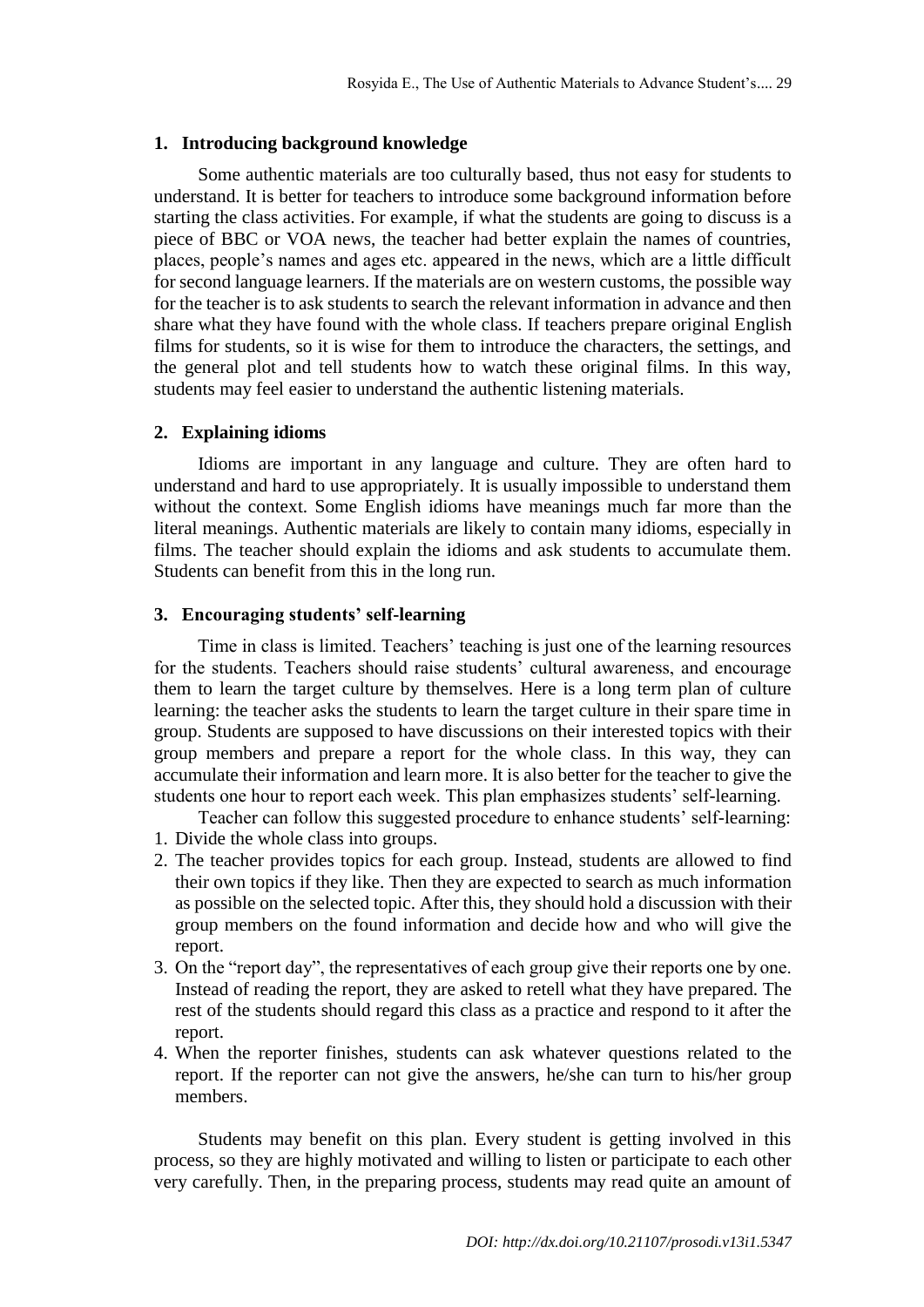cultural information, and deal with various authentic materials. Their knowledge on culture will soon be enriched. Day by day, when they come back in EFL class, they may find that the authentic materials are no longer so difficult, and when they go outside the classroom, they may find it easier to communicate with native speakers.

# **B. Helping students to adapt to authentic situation**

Successfully utilizing a continuing series of authentic materials in English language learning classroom is simply a matter of adapting those materials to suit the needs of the language learners. According to Lombardi (2007), there are 10 design elements providing teachers with a useful checklist that can be adapted to any subject matter domain of authentic materials.

- 1. Real-world relevance: Authentic activities match the real world tasks of professionals in practice as nearly as possible. Learning rises to the level of authenticity when it asks students to work actively with abstract concepts, facts, and formulae inside a realistic and highly social—context mimicking "the ordinary practices of the disciplinary culture."
- 2. Ill-defined problem: Challenges cannot be solved easily by the application of an existing algorithm; instead, authentic activities are relatively undefined and open to multiple interpretations, requiring students to identify for themselves the tasks and subtasks needed to complete the major task.
- 3. Sustained investigation: Problems cannot be solved in a matter of minutes or even hours. Instead, authentic activities comprise complex tasks to be investigated by students over a sustained period of time, requiring significant investment of time and intellectual resources.
- 4. Multiple sources and perspectives: Learners are not given a list of resources. Authentic activities provide the opportunity for students to examine the task from a variety of theoretical and practical perspectives, using a variety of resources, and requires students to distinguish relevant from irrelevant information in the process.
- 5. Collaboration: Success is not achievable by an individual learner working alone. Authentic activities make collaboration integral to the task, both within the course and in the real world.
- 6. Reflection (metacognition): Authentic activities enable learners to make choices and reflect on their learning, both individually and as a team or community.
- 7. Interdisciplinary perspective: Relevance is not confined to a single domain or subject matter specialization. Instead, authentic activities have consequences that extend beyond a particular discipline, encouraging students to adopt diverse roles and think in interdisciplinary terms.
- 8. Integrated assessment: Assessment is not merely summative in authentic activities but is woven seamlessly into the major task in a manner that reflects real-world evaluation processes.
- 9. Polished products: Conclusions are not merely exercises or substeps in preparation for something else. Authentic activities culminate in the creation of a whole product, valuable in its own right.
- 10. Multiple interpretations and outcomes: Rather than yielding a single correct answer obtained by the application of rules and procedures, authentic activities allow for diverse interpretations and competing solutions.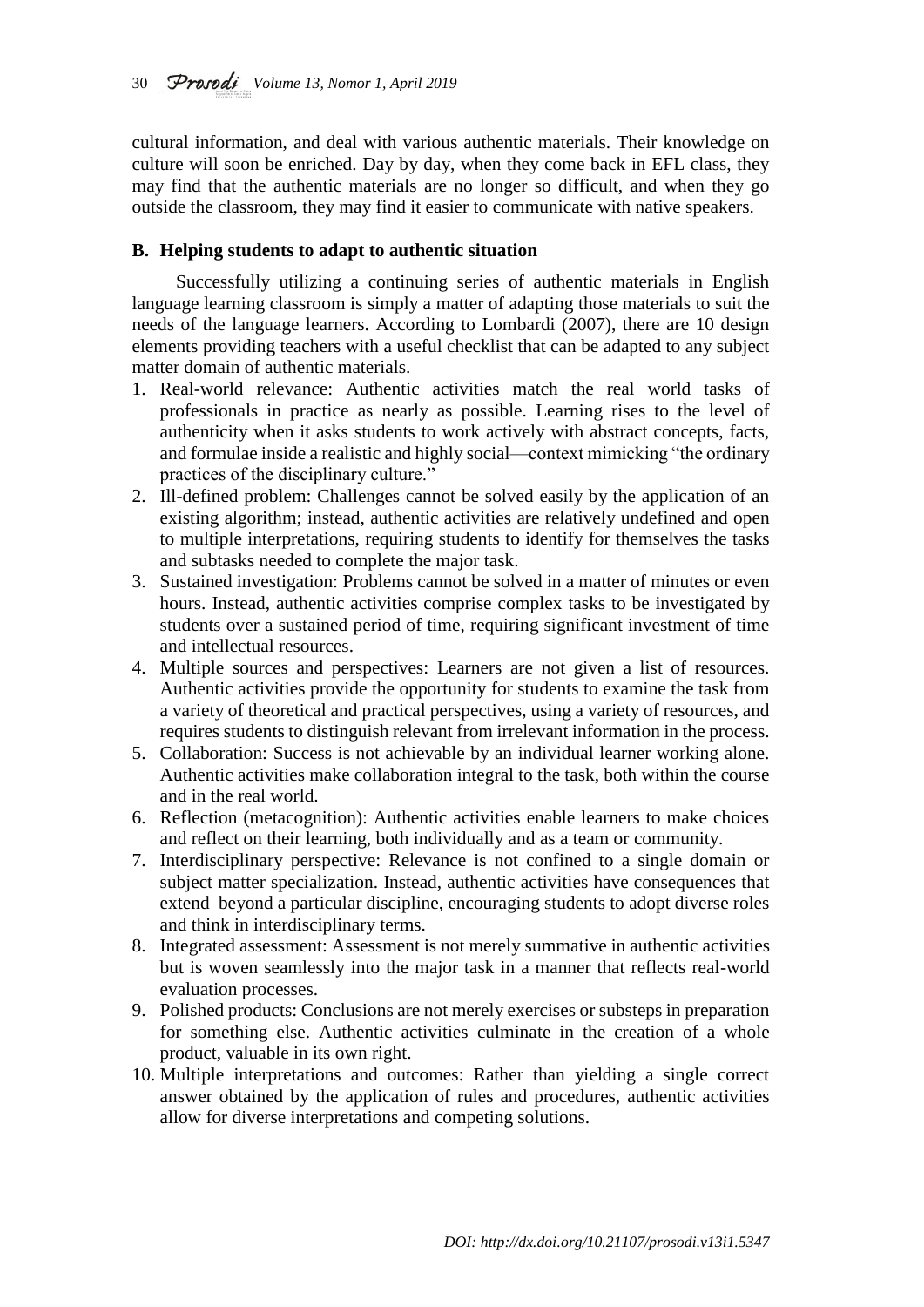## **TEACHER'S AND STUDENTS' ROLES**

Teacher roles have changed and proceed to meet new requirements. The most successful English as a foreign language (EFL) teaching programs, however, should involve the whole learner in the experience of language as a network of relations between people, things, and events (Chen, 2005). Then, The role of the teacher and the learners is very crucial in the teaching and learning environment. The teacher becomes a facilitator of his students' learning. The teacher is a manager in classroom activities (Hossen, 2008). Classroom activities should be directed to promote communication; such as advising students, answering students' questions and monitoring their performance but sometimes the teacher is also a co-comunicator who engage in communicative activity along with the students/learners.

Moreover, the teacher establishes situation that prompt communication between and among the students. It can be in pairs, triads, small groups and whole group. Teachers give students an opportunity to express their individuality by having them share their ideas and opinions. A teacher evaluates not only his students' accuracy, but also their fluency.

Meanwhile, Al-Fallay (2007) found that the students in using authentic materials through communicative language teaching play crucial roles as communicators in which they are actively engaged in negotiating meaning, in trying to make themselves understood, and in understanding others even when their knowledge of the target lan-guage is incomplete. And since the teacher's role is less dominant than in a teacher-cen¬tered method, students are seen as more responsible managers of their own learning.

From the roles of each party plays, it develops students' competence because it focuses on both form and function (Chang, 2011). From this point, teacher as a facilitator develops communicative competence integrated with grammar skills. For students, linguistic form and communicative function are important because grammar serves as a basis for communication to take place efficiently.

## **CONCLUSION**

By using authentic materials, students involve in the real language as long as teachers provide them with educational support. The authentic materials should be used in accordance with the students' level of knowledge and the students should be helped by their teachers to overcome the difficulties they encounter. The use of authentic materials appropriately can advance students' communicative competence.

# **REFERENCES**

- Acar, Ahmet. (2005) The "Communicative Competence" Controversy. *Asian EFL Journal*. [http://www.asian-efl-journal.com/sept\\_05\\_ac.pdf](http://www.asian-efl-journal.com/sept_05_ac.pdf) accessed on October 20, 2013.
- Al-Fallay, Ibrahim S.M. (2007). *Communicative Language Teaching*. [http://faculty.ksu.edu.sa/fallay/Pages/ChapterNineCommunicativeLanguageTea](http://faculty.ksu.edu.sa/fallay/Pages/ChapterNineCommunicativeLanguageTeaching.aspx) [ching.aspx](http://faculty.ksu.edu.sa/fallay/Pages/ChapterNineCommunicativeLanguageTeaching.aspx) accessed on October 25, 2013.
- Bahrani, Taher and Tam Shu Sim. (2012). Audiovisual News, Cartoons, and Films as Sources of Authentic Language Input and Language Proficiency Enhancement.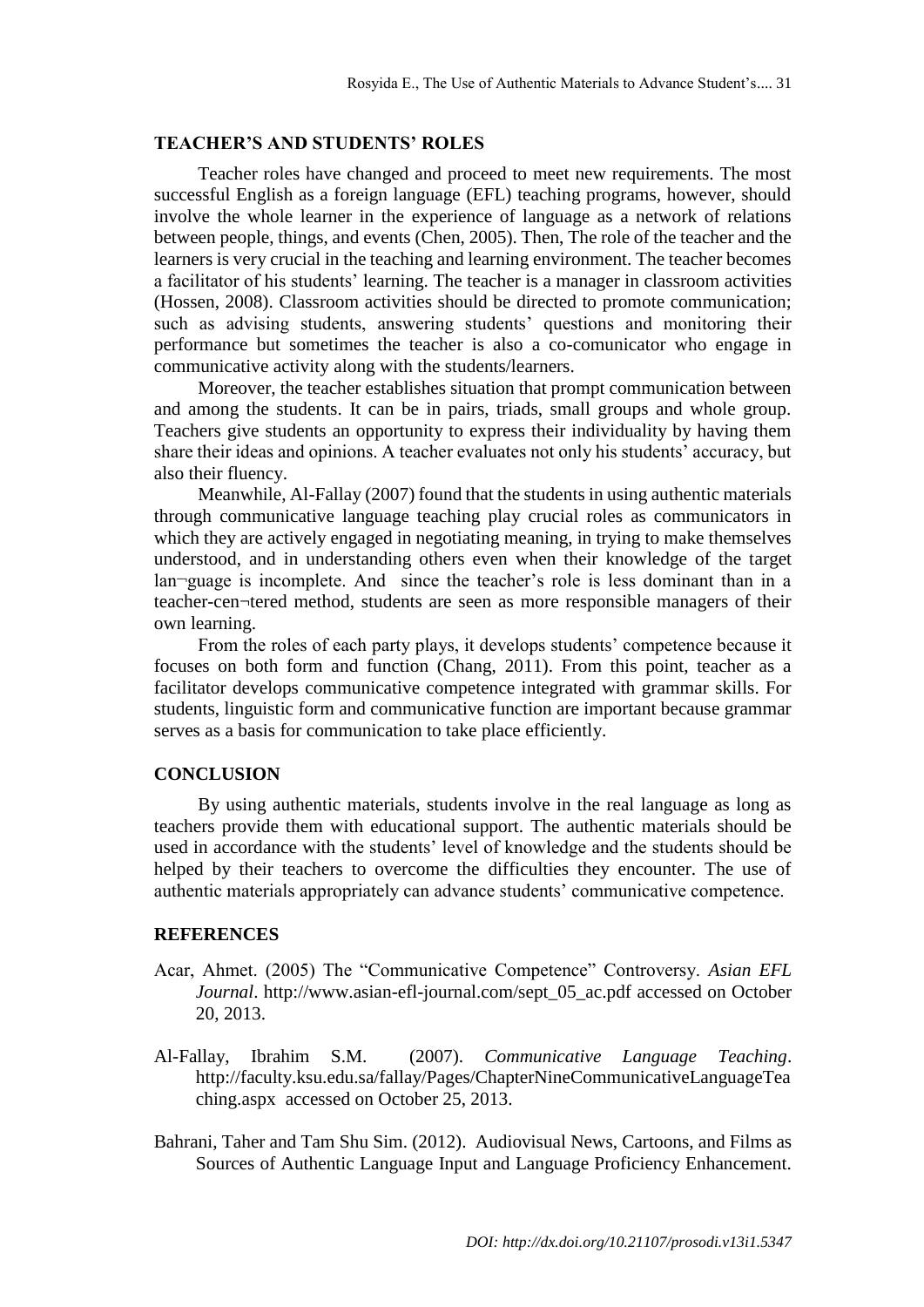*TOJET: The Turkish Online Journal of Educational Technology* – October 2012, volume 11 Issue 4.

- Brinton, D.M. (1991). *The use of media in language teaching*. In M.Celce-Murcia (ed.), Teaching English as a Second or Foreign Language, Boston: Heinle and Heinle Publishers.
- Bureau of Educational and Cultural Affairs. U.S. Department of State.(2010). *Shaping the Way We Teach English*. Module 8: Authentic Materials. [http://americanenglish.state.gov/resources/shaping-way-we-teach-english](http://americanenglish.state.gov/resources/shaping-way-we-teach-english-successful-practices-around-world)[successful-practices-around-world,](http://americanenglish.state.gov/resources/shaping-way-we-teach-english-successful-practices-around-world) accessed on December 10, 2013.
- Canale, M., & Swain, M. (1980). Theoretical bases of communicative approaches to second language teaching and testing. *Applied Linguistics,* 1, 1-47.
- Celce-Murci, Marianne & Elite Olshtain. (2005). *Discourse-Based Approaches: A new Framework*. For Second Language Teaching and Learning in Handbook of Research in Second Language Teaching and Learning edited by Eli Hinkel.Lawrence Erlbaum Associates Publisher, New Jersey.
- Celce-Murcia, Marianne and Zoltan Dornye. (1995). Communicative Competence : A Pedagogically Motivated Model with Content Specifications issues in *Applied Linguistics* ISSN 1050-4273, Vol. 6 No.2 1995 page 5-35. Regents of the University of California [http://www.zoltandornyei.co.uk/uploads/1995-celce](http://www.zoltandornyei.co.uk/uploads/1995-celce-murcia-dornyei-thurrell-ial.pdf)[murcia-dornyei-thurrell-ial.pdf](http://www.zoltandornyei.co.uk/uploads/1995-celce-murcia-dornyei-thurrell-ial.pdf) accessed on October 26, 2013.
- Chang, Ming. (2011). EFL Teachers' Attitudes toward Communicative Language Teaching in Taiwanese College. *Asian EFL Journal Professional Teaching Articles* Volume 53 July 2011. *www.asian-efl-journal.com/PTA/Volume-53 mc.pdf* accessed on October 20, 2013.
- Cook, Vivian. (1981). *Using Authentic Materials in the Classroom*. [http://homepage.ntlworld.com/vivian.c/Writings/Papers/AuthMat81.htm,](http://homepage.ntlworld.com/vivian.c/Writings/Papers/AuthMat81.htm) accessed on December 10, 2013.
- Gebhard, J.G. (1996). *Teaching English as a foreign language: A teacher selfdevelopment and methodology*. Ann arbor: the university of Michigan press.
- Gilmore, A.(2004). A comparison of textbook and authentic interactions. *ELT Journal*, 58(4).
- Harmer, J. (1991). *The Practice of English Language Teaching*. London: Longman.
- Hossen, Mohammad Toffazal. (2008). *Communicative Language Teaching: Teacher Perception In Bangladesh (Secondary Level).* Department of English and Humanities. BRAC University. Dhaka. Bangladesh. [http://dspace.bracu.ac.bd/bitstream/handle/10361/92/Communicative%20langu](http://dspace.bracu.ac.bd/bitstream/handle/10361/92/Communicative%20language%20teaching.PDF?sequence=1) [age%20teaching.PDF?sequence=1](http://dspace.bracu.ac.bd/bitstream/handle/10361/92/Communicative%20language%20teaching.PDF?sequence=1) accessed on October 27, 2013.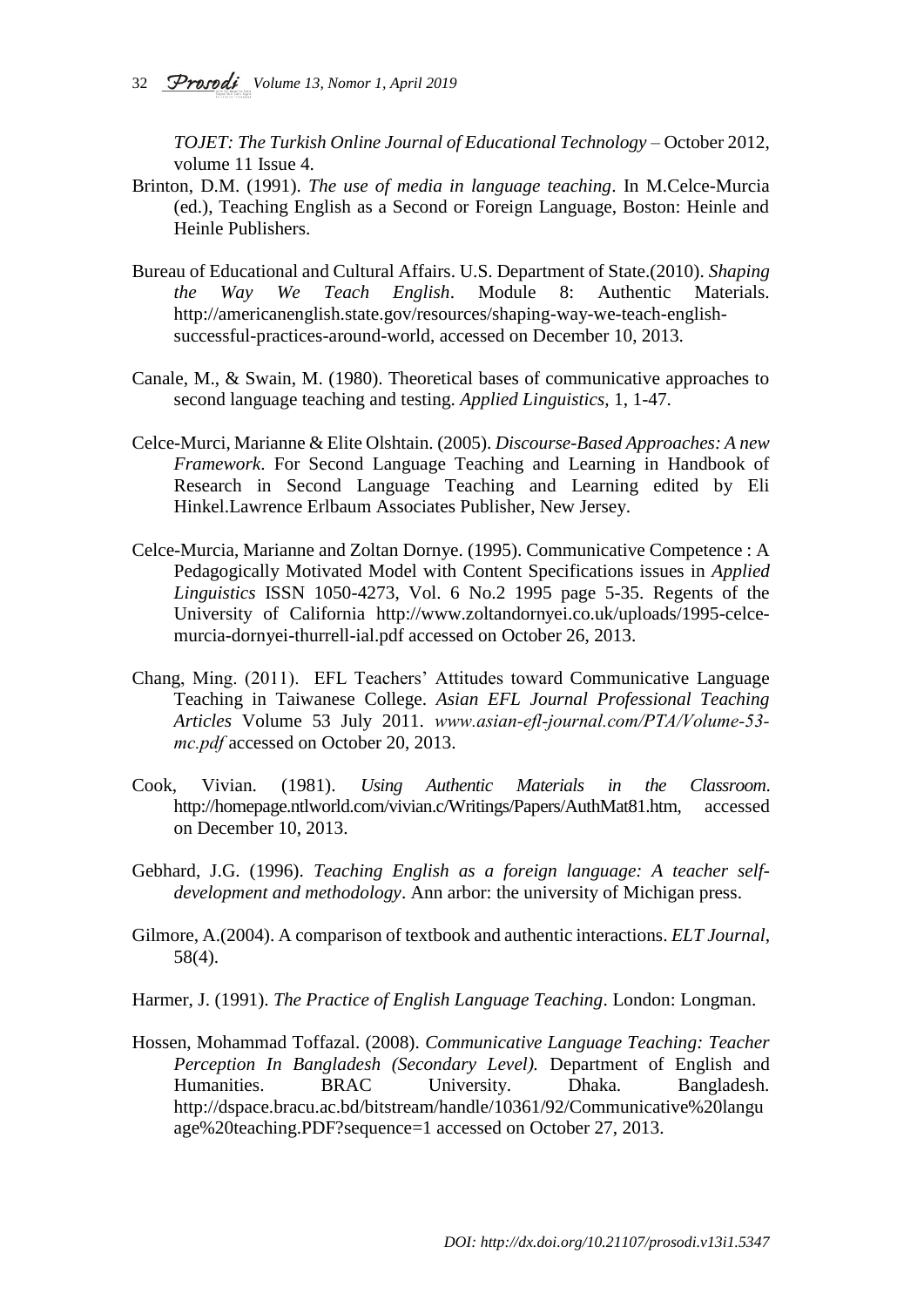- Hymes, D. (1972). *On Communicative Competence*, in P ride, J. and Holmes,J.(eds.), Sociolinguistics. England: Penguin Hardmonsworth.
- Lombardi, Marilyn M. (2007). *Authentic Learning for the 21st Century: An Overview*. Edited by Diana G. Oblinger ELI Paper 1: 2007. Educause Learning Initiative.
- M.L. Chen. (2005). The effect of the cooperative learning approach on Taiwanese ESL students' motivation, English listening, reading and speaking competences, *Unpublished Doctoral Dissertation*. La Sierra University, California, Retrieved February 12, 2008, from [http://proquest.umi.com](http://proquest.umi.com/)
- Martinez, A.G. (2002). *Authentic Materials: An Overview on Karen's Linguistic Issues -*[http://www3.telus.net/linguisticsissues/authenticmaterials.html.](http://www3.telus.net/linguisticsissues/authenticmaterials.html) Accessed on November 8, 2013
- Melvin, B.S. and Stout, D.S. (1987). *Motivating language learners through authentic materials.* In W. Rivers (ed.) Interactive Lan-guage Teaching . New York: Cambridge University Press, 44-56
- Moss, Donna. (2005). Teaching for Communicative Competence. Interaction in the ESOL Classroom. *Focus on Basics. Connecting Research & Practice*. Volume 7, Issue C, March 2005. [http://www.ncsall.net/fileadmin/resources/fob/2005/fob\\_7c.pdf,](http://www.ncsall.net/fileadmin/resources/fob/2005/fob_7c.pdf) accessed on October 26, 2013.
- Nunan, D. (1999). *Second Language Teaching and Learning*. Boston: Heinle and Heinle Publishers.
- Oxford University Press ELT. (2011). *How ESL and EFL classrooms differ*. <http://oupeltglobalblog.com/2011/07/12/how-esl-and-efl-classrooms-differ/> accessed on October 20, 2013
- Pietila, Katri. (2009). Bringing real life English into foreign language classrooms: Language learners' views on the use of authentic and artificial materials in the English language learning classrooms. *Thesis.* University of Jyvaskyla. Department of Languages. English. Pp 363-374.
- Richards, J. C. (2001). *Postscript: the ideology of TESOL*. In Carter, R. & Nunan, D. (Eds). The Cambridge guide to teaching English to speakers of other languages. Cambridge: Cambridge University Press.
- Robert, Rachael. (2012). *[Tips on selecting effective authentic reading](http://elt-resourceful.com/2012/03/26/tips-on-selecting-effective-authentic-reading-materials/) materials*. [http://elt-resourceful.com,](http://elt-resourceful.com/) accessed on December 10, 2013
- Sanderson, P. (1999). *Using Newspapers in the Classroom*. Cambridge: Cambridge University Press.
- Shomoossi, N. & Ketabi, . (2007). A critical look at the concept of authenticity. *Electronic Journal of Foreign Language Teaching*. 4(1). Pp 149-155.